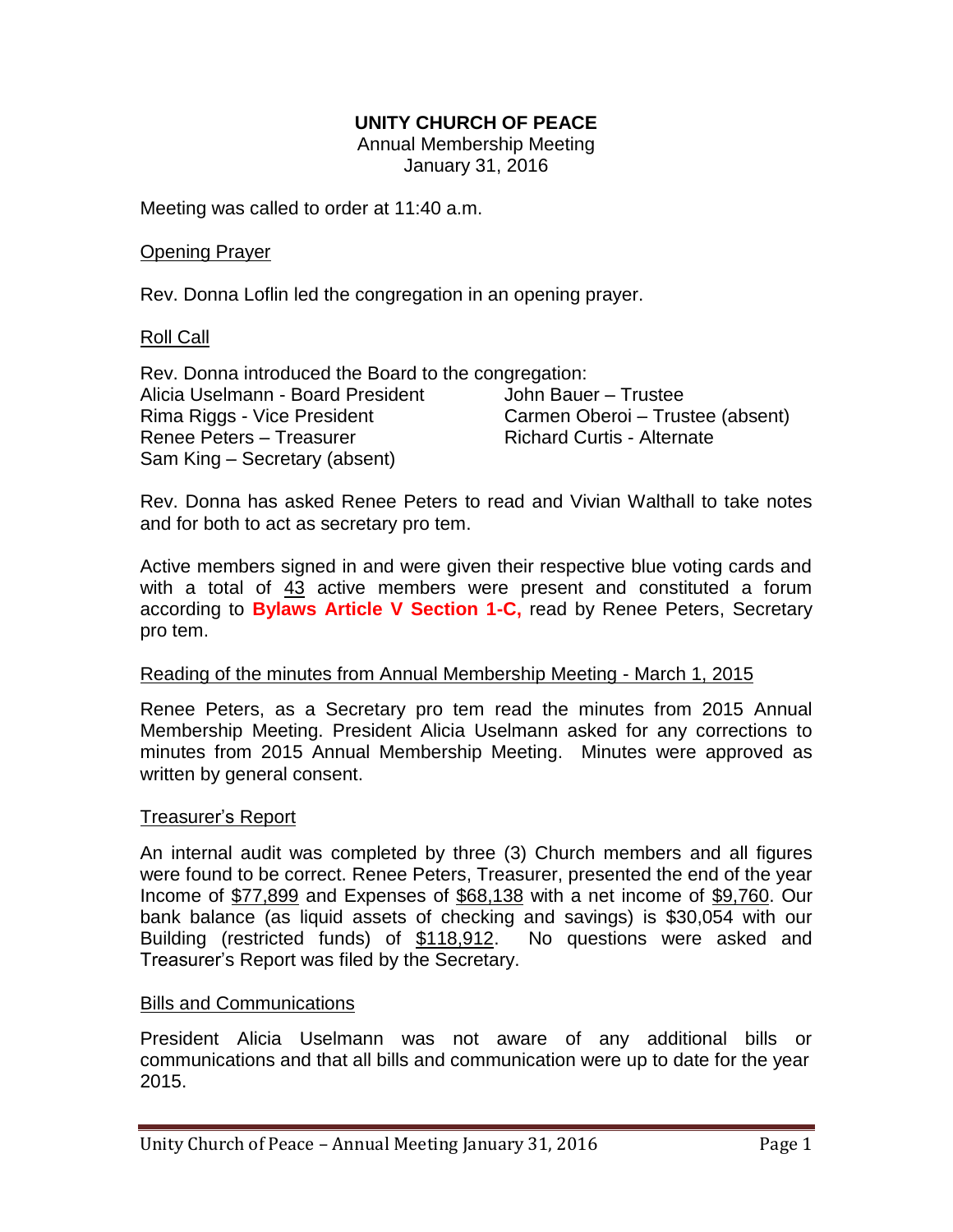## Election of Board Members

Renee Peters, as Secretary pro tem read: **Bylaws Article VI Section 10- A.**

Rev. Donna noted that the Nominating Committee included: Dick Parnell, Phyllis Stanzioni, Rima Riggs and Rev. Donna.

President Alicia Uselmann asked if they were any nominations from the floor. Nominees must have previously consented to be nominated and here were no nominations from the floor. The nominations were closed.

Renee Peters, as Secretary pro tem read: **Bylaws Article VI Section 10- D.** The tellers are: Glenn Nelson, Lynn Ann Mullins, and Dick Parnell and they

passed out the ballots, collected them, and will count the ballots. Alicia warned that to have a counted vote you must vote for two people only, as a ballot with three votes will be voided.

Minister Report- "State of the Ministry" by Rev. Donna Loftin

- Attendance is up and our finances are doing better, as it takes about \$1,500 per week to keep the ministry going.
- The Church has joined the Unity Branding Program and it is on our website and new business cards have been purchased. The upgrades will be adding the Sunday Service to the website along with a "donate" button. There will be other upgrades coming.
- There are 105 subscribers to the weekly newsletter not only from this Church, but from all over the United States.
- The class attendance is improving and one of the items that the Board wanted was the opportunity for more classes. With the first Unity Basics class we added 6 new members. There is a current Unity Basics class going on that will also bring in new members.
- Our new volunteer coordinator is Sandy. There is a vision for new and different teams for this Church and there will be a Volunteer Fair on February  $14<sup>th</sup>$  after the service.
- The grounds are beautiful, but they are being cleaned up and there is still more work to be done to the building, inside and out. Bob and Rev. Donna put in the budget for a projector in the Community Room. The current projector does not work properly.
- Thank you to my husband and to all that have been working to make the grounds and building beautiful.
- The building will be freshened up with painting a new color for the inside.
- The budget is very optimistic for 2016 with continued growth.
- There are huge changes in our Unity movement, with a change to the training process. It looks like the two separate ministries will unite to be on the main campus. Unity Worldwide Ministries has a campaign of "Bring It Home" and Donna Johnson, the President/CEO wrote a "Declaration of Interdependence,' which is available to read in the Community Room.